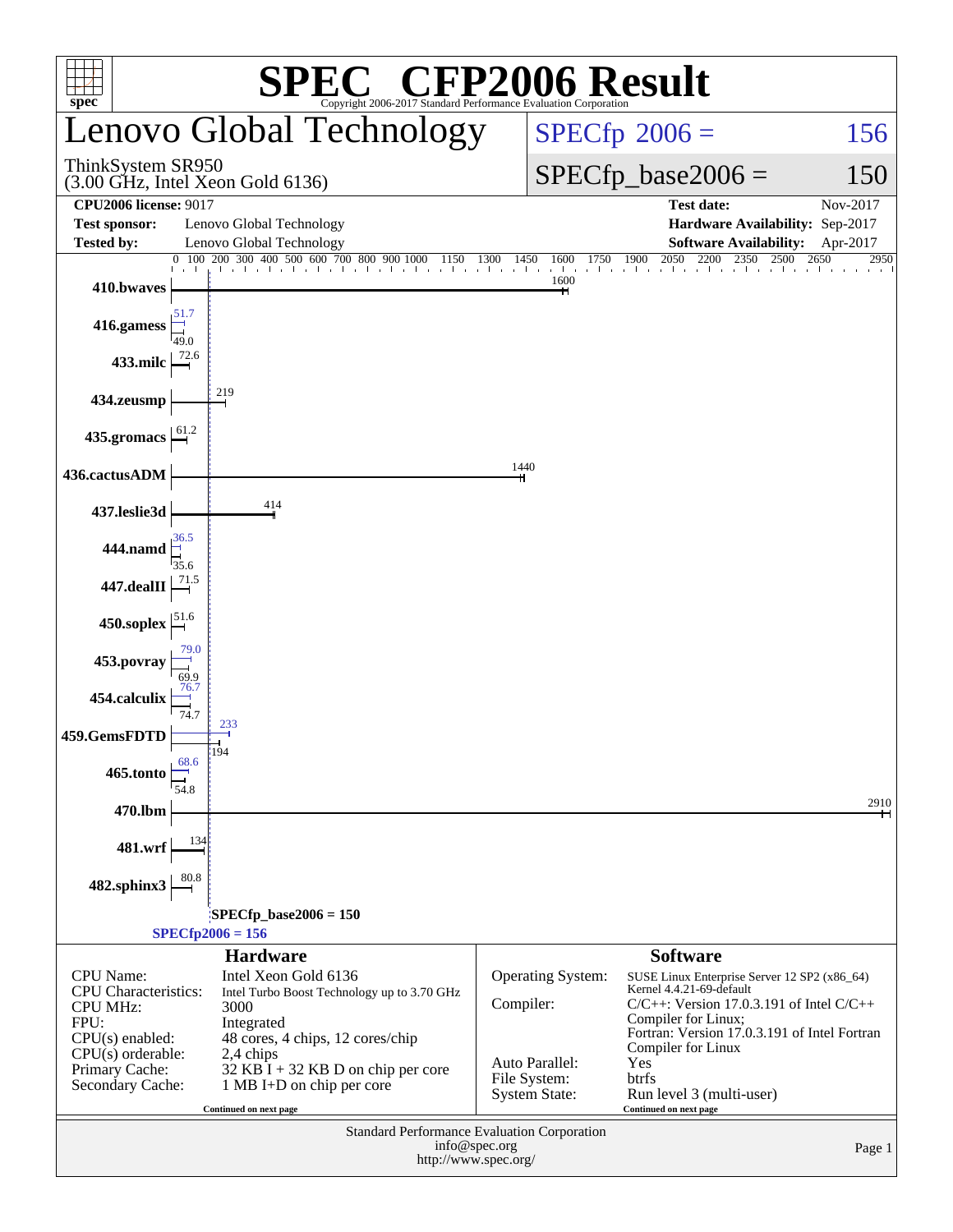

### enovo Global Technology

#### ThinkSystem SR950

(3.00 GHz, Intel Xeon Gold 6136)

 $SPECfp2006 = 156$  $SPECfp2006 = 156$ 

#### $SPECfp\_base2006 = 150$

**[CPU2006 license:](http://www.spec.org/auto/cpu2006/Docs/result-fields.html#CPU2006license)** 9017 **[Test date:](http://www.spec.org/auto/cpu2006/Docs/result-fields.html#Testdate)** Nov-2017 **[Test sponsor:](http://www.spec.org/auto/cpu2006/Docs/result-fields.html#Testsponsor)** Lenovo Global Technology **[Hardware Availability:](http://www.spec.org/auto/cpu2006/Docs/result-fields.html#HardwareAvailability)** Sep-2017 **[Tested by:](http://www.spec.org/auto/cpu2006/Docs/result-fields.html#Testedby)** Lenovo Global Technology **[Software Availability:](http://www.spec.org/auto/cpu2006/Docs/result-fields.html#SoftwareAvailability)** Apr-2017 [L3 Cache:](http://www.spec.org/auto/cpu2006/Docs/result-fields.html#L3Cache) 24.75 MB I+D on chip per chip<br>Other Cache: None [Other Cache:](http://www.spec.org/auto/cpu2006/Docs/result-fields.html#OtherCache) [Memory:](http://www.spec.org/auto/cpu2006/Docs/result-fields.html#Memory) 1536 GB (48 x 32 GB 2Rx4 PC4-2666V-R) [Disk Subsystem:](http://www.spec.org/auto/cpu2006/Docs/result-fields.html#DiskSubsystem) 1 x 800 GB SAS SSD [Other Hardware:](http://www.spec.org/auto/cpu2006/Docs/result-fields.html#OtherHardware) None [Base Pointers:](http://www.spec.org/auto/cpu2006/Docs/result-fields.html#BasePointers) 64-bit<br>Peak Pointers: 32/64-bit [Peak Pointers:](http://www.spec.org/auto/cpu2006/Docs/result-fields.html#PeakPointers) [Other Software:](http://www.spec.org/auto/cpu2006/Docs/result-fields.html#OtherSoftware) None

| Results Table    |                                                                                                          |              |                |              |                |       |                |              |                |              |                |              |
|------------------|----------------------------------------------------------------------------------------------------------|--------------|----------------|--------------|----------------|-------|----------------|--------------|----------------|--------------|----------------|--------------|
|                  | <b>Base</b>                                                                                              |              |                |              |                |       | <b>Peak</b>    |              |                |              |                |              |
| <b>Benchmark</b> | <b>Seconds</b>                                                                                           | <b>Ratio</b> | <b>Seconds</b> | <b>Ratio</b> | <b>Seconds</b> | Ratio | <b>Seconds</b> | <b>Ratio</b> | <b>Seconds</b> | <b>Ratio</b> | <b>Seconds</b> | <b>Ratio</b> |
| $410$ .bwayes    | 8.51                                                                                                     | 1600         | 8.48           | 1600         | 8.39           | 1620  | 8.51           | 1600         | 8.48           | <b>1600</b>  | 8.39           | 1620         |
| $416$ .gamess    | 400                                                                                                      | 48.9         | 400            | 49.0         | 399            | 49.0  | 379            | 51.7         | 379            | 51.7         | 380            | 51.6         |
| $ 433$ .milc     | 126                                                                                                      | 72.7         | 126            | 72.6         | 128            | 71.6  | 126            | 72.7         | 126            | 72.6         | 128            | 71.6         |
| 434.zeusmp       | 41.6                                                                                                     | 219          | 41.5           | 219          | 41.1           | 221   | 41.6           | 219          | 41.5           | 219          | 41.1           | 221          |
| $435$ .gromacs   | 117                                                                                                      | 61.2         | 117            | 61.1         | 117            | 61.2  | 117            | 61.2         | 117            | 61.1         | 117            | 61.2         |
| 436.cactusADM    | 8.30                                                                                                     | 1440         | 8.28           | 1440         | 8.38           | 1430  | 8.30           | 1440         | 8.28           | 1440         | 8.38           | 1430         |
| 437.leslie3d     | 22.7                                                                                                     | 414          | 22.3           | 421          | 22.7           | 414   | 22.7           | 414          | 22.3           | 421          | 22.7           | 414          |
| 444.namd         | 225                                                                                                      | 35.6         | 225            | 35.6         | 225            | 35.6  | 220            | 36.5         | 220            | 36.5         | 220            | 36.5         |
| $447$ .dealII    | 160                                                                                                      | 71.5         | 159            | 71.8         | 162            | 70.5  | 160            | 71.5         | 159            | 71.8         | 162            | 70.5         |
| $450$ .soplex    | 161                                                                                                      | 51.7         | 162            | 51.6         | 163            | 51.3  | 161            | 51.7         | 162            | 51.6         | 163            | 51.3         |
| 453.povray       | 76.3                                                                                                     | 69.7         | 76.1           | 69.9         | 76.0           | 70.0  | 67.3           | 79.0         | 67.3           | 79.0         | 67.1           | 79.3         |
| $454$ .calculix  | 110                                                                                                      | 74.7         | 110            | 74.8         | 111            | 74.5  | 108            | 76.7         | 108            | 76.7         | 108            | 76.7         |
| 459.GemsFDTD     | 54.8                                                                                                     | 194          | 54.4           | 195          | 55.2           | 192   | 45.1           | 235          | 45.5           | 233          | 45.5           | 233          |
| 465.tonto        | 178                                                                                                      | 55.3         | 187            | 52.6         | 180            | 54.8  | 143            | 68.6         | 143            | 68.8         | 144            | 68.6         |
| 470.1bm          | 4.73                                                                                                     | 2910         | 4.73           | 2910         | 4.68           | 2940  | 4.73           | 2910         | 4.73           | 2910         | 4.68           | 2940         |
| 481.wrf          | 83.6                                                                                                     | 134          | 84.1           | 133          | 83.5           | 134   | 83.6           | 134          | 84.1           | 133          | 83.5           | 134          |
| 482.sphinx3      | 241                                                                                                      | 80.8         | 241            | 80.8         | 241            | 81.0  | 241            | 80.8         | 241            | 80.8         | 241            | 81.0         |
|                  | Results appear in the order in which they were run. Bold underlined text indicates a median measurement. |              |                |              |                |       |                |              |                |              |                |              |

#### **[Results Table](http://www.spec.org/auto/cpu2006/Docs/result-fields.html#ResultsTable)**

#### **[Operating System Notes](http://www.spec.org/auto/cpu2006/Docs/result-fields.html#OperatingSystemNotes)**

Stack size set to unlimited using "ulimit -s unlimited"

#### **[Platform Notes](http://www.spec.org/auto/cpu2006/Docs/result-fields.html#PlatformNotes)**

BIOS configuration: Choose Operating Mode set to Maximum Performance Hyper-Threading set to Disable LLC dead line alloc set to Disable Sysinfo program /home/cpu2006-1.2-ic17.0u3/config/sysinfo.rev6993 Revision 6993 of 2015-11-06 (b5e8d4b4eb51ed28d7f98696cbe290c1) running on Proton4S-SUSE12SP2 Fri Nov 17 21:04:59 2017

 This section contains SUT (System Under Test) info as seen by some common utilities. To remove or add to this section, see: Continued on next page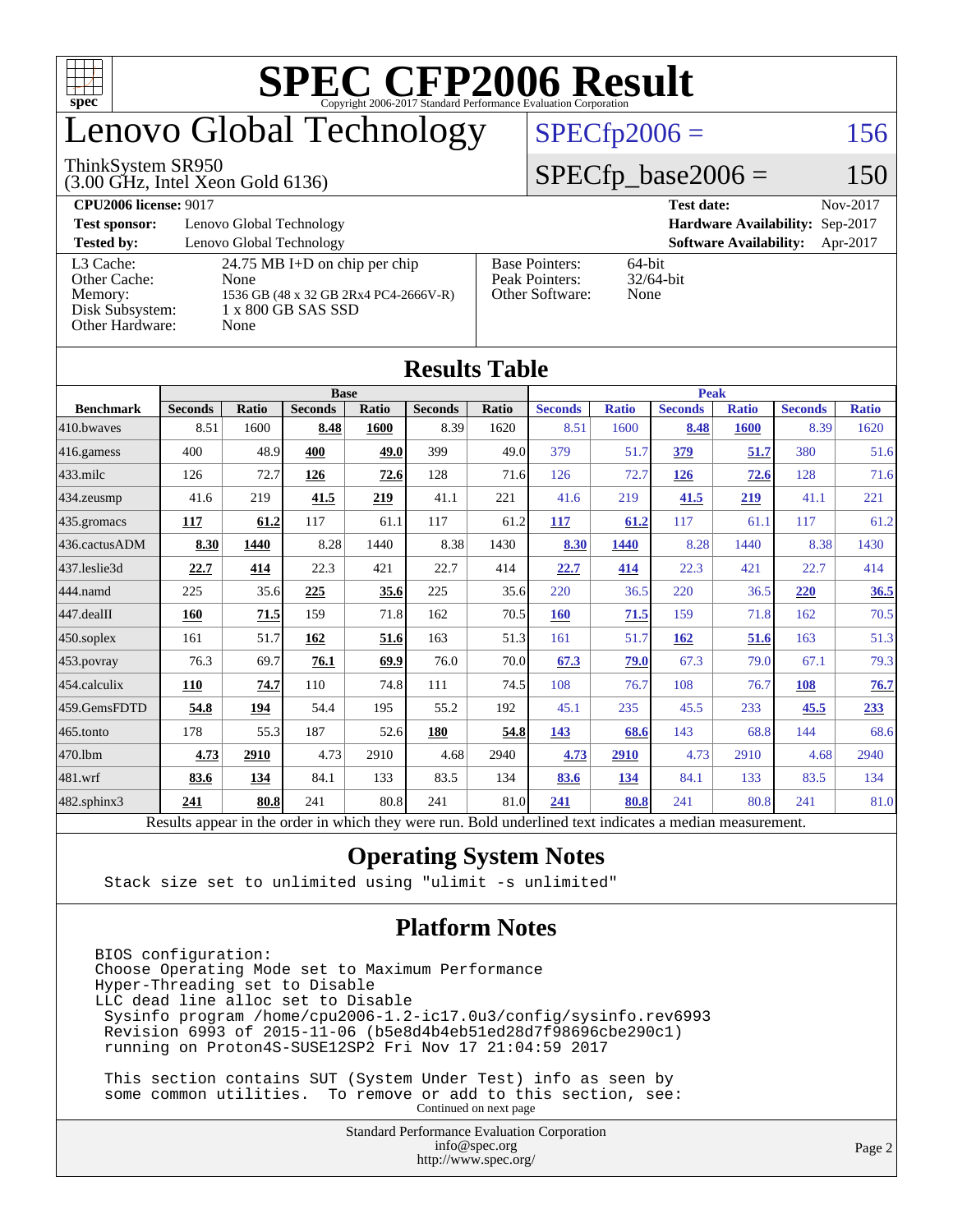

### enovo Global Technology

ThinkSystem SR950

 $SPECTp2006 = 156$ 

(3.00 GHz, Intel Xeon Gold 6136)

 $SPECTp\_base2006 = 150$ 

**[Test sponsor:](http://www.spec.org/auto/cpu2006/Docs/result-fields.html#Testsponsor)** Lenovo Global Technology **[Hardware Availability:](http://www.spec.org/auto/cpu2006/Docs/result-fields.html#HardwareAvailability)** Sep-2017 **[Tested by:](http://www.spec.org/auto/cpu2006/Docs/result-fields.html#Testedby)** Lenovo Global Technology **[Software Availability:](http://www.spec.org/auto/cpu2006/Docs/result-fields.html#SoftwareAvailability)** Apr-2017

**[CPU2006 license:](http://www.spec.org/auto/cpu2006/Docs/result-fields.html#CPU2006license)** 9017 **[Test date:](http://www.spec.org/auto/cpu2006/Docs/result-fields.html#Testdate)** Nov-2017

#### **[Platform Notes \(Continued\)](http://www.spec.org/auto/cpu2006/Docs/result-fields.html#PlatformNotes)**

 <http://www.spec.org/cpu2006/Docs/config.html#sysinfo> From /proc/cpuinfo model name : Intel(R) Xeon(R) Gold 6136 CPU @ 3.00GHz 4 "physical id"s (chips) 48 "processors" cores, siblings (Caution: counting these is hw and system dependent. The following excerpts from /proc/cpuinfo might not be reliable. Use with caution.) cpu cores : 12<br>siblings : 12 siblings physical 0: cores 0 1 2 3 4 9 10 16 18 19 25 26 physical 1: cores 0 1 2 3 4 9 10 16 18 19 25 26 physical 2: cores 0 1 2 3 4 9 10 16 18 19 25 26 physical 3: cores 0 1 2 3 4 9 10 16 18 19 25 26 cache size : 25344 KB From /proc/meminfo MemTotal: 1584766852 kB<br>HugePages Total: 0 HugePages\_Total: 0<br>Hugepagesize: 2048 kB Hugepagesize: From /etc/\*release\* /etc/\*version\* SuSE-release: SUSE Linux Enterprise Server 12 (x86\_64) VERSION = 12 PATCHLEVEL = 2

 # This file is deprecated and will be removed in a future service pack or release. # Please check /etc/os-release for details about this release.

 os-release: NAME="SLES" VERSION="12-SP2"

VERSION\_ID="12.2"

PRETTY\_NAME="SUSE Linux Enterprise Server 12 SP2" ID="sles" ANSI\_COLOR="0;32" CPE\_NAME="cpe:/o:suse:sles:12:sp2"

 uname -a: Linux Proton4S-SUSE12SP2 4.4.21-69-default #1 SMP Tue Oct 25 10:58:20 UTC 2016 (9464f67) x86\_64 x86\_64 x86\_64 GNU/Linux

run-level 3 Nov 17 21:03

SPEC is set to: /home/cpu2006-1.2-ic17.0u3<br>Filesystem Type Size Used Avail Type Size Used Avail Use% Mounted on<br>btrfs 743G 182G 561G 25% /home /dev/sda3 btrfs 743G 182G 561G 25% /home Additional information from dmidecode:

 Warning: Use caution when you interpret this section. The 'dmidecode' program reads system data which is "intended to allow hardware to be accurately Continued on next page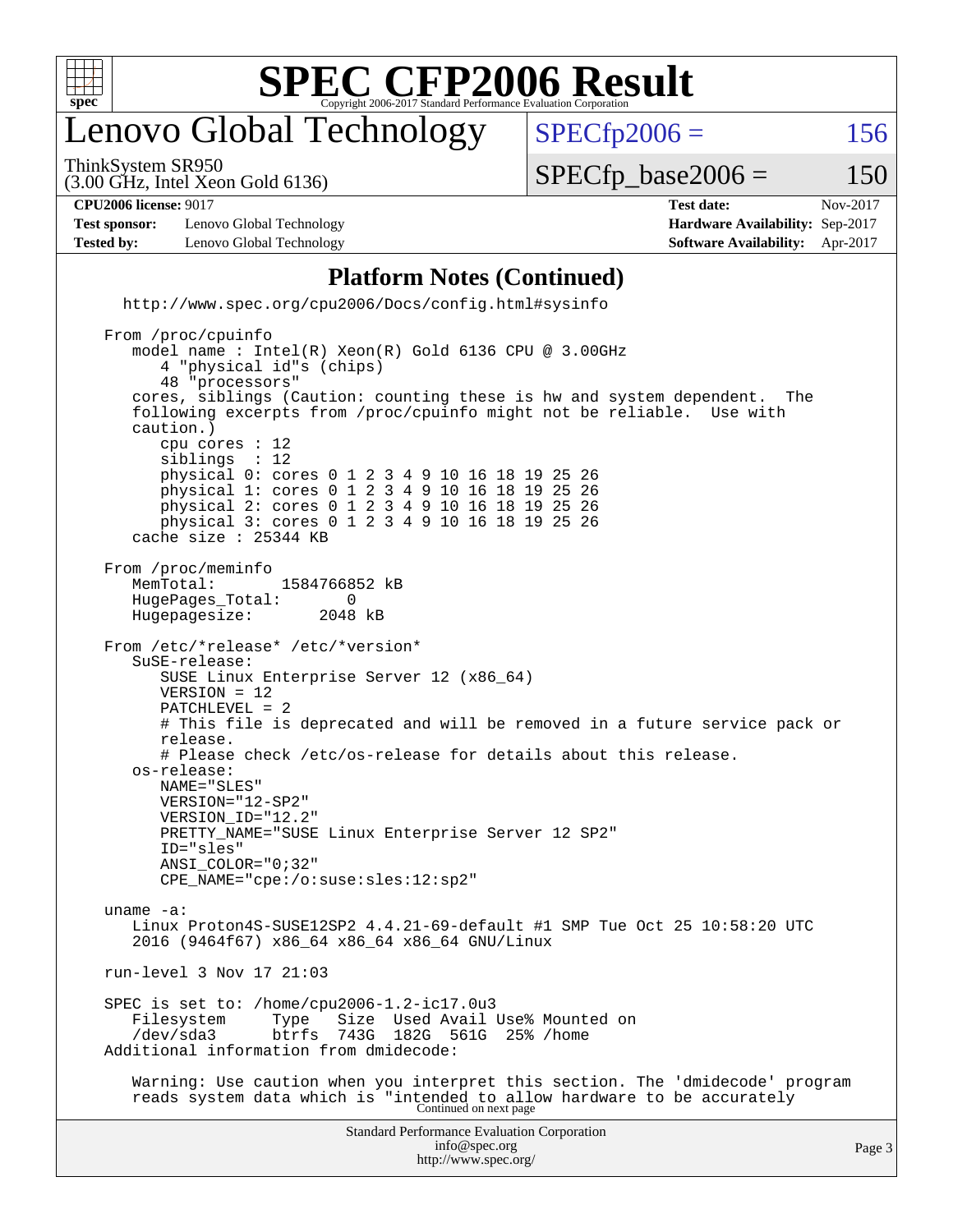

#### enovo Global Technology

ThinkSystem SR950

 $SPECTp2006 = 156$ 

(3.00 GHz, Intel Xeon Gold 6136)

 $SPECTp\_base2006 = 150$ 

**[Test sponsor:](http://www.spec.org/auto/cpu2006/Docs/result-fields.html#Testsponsor)** Lenovo Global Technology **[Hardware Availability:](http://www.spec.org/auto/cpu2006/Docs/result-fields.html#HardwareAvailability)** Sep-2017 **[Tested by:](http://www.spec.org/auto/cpu2006/Docs/result-fields.html#Testedby)** Lenovo Global Technology **[Software Availability:](http://www.spec.org/auto/cpu2006/Docs/result-fields.html#SoftwareAvailability)** Apr-2017

**[CPU2006 license:](http://www.spec.org/auto/cpu2006/Docs/result-fields.html#CPU2006license)** 9017 **[Test date:](http://www.spec.org/auto/cpu2006/Docs/result-fields.html#Testdate)** Nov-2017

#### **[Platform Notes \(Continued\)](http://www.spec.org/auto/cpu2006/Docs/result-fields.html#PlatformNotes)**

 determined", but the intent may not be met, as there are frequent changes to hardware, firmware, and the "DMTF SMBIOS" standard.

 BIOS Lenovo -[PSE105X-1.00]- 08/17/2017 Memory: 48x NO DIMM NO DIMM 48x Samsung M393A4K40BB2-CTD 32 GB 2 rank 2666 MHz

(End of data from sysinfo program)

#### **[General Notes](http://www.spec.org/auto/cpu2006/Docs/result-fields.html#GeneralNotes)**

Environment variables set by runspec before the start of the run: KMP AFFINITY = "granularity=fine, compact" LD\_LIBRARY\_PATH = "/home/cpu2006-1.2-ic17.0u3/lib/ia32:/home/cpu2006-1.2-ic17.0u3/lib/intel64:/home/cpu2006-1.2-ic17.0u3/sh10.2" OMP NUM THREADS = "48"

 Binaries compiled on a system with 1x Intel Core i7-4790 CPU + 32GB RAM memory using Redhat Enterprise Linux 7.2 Transparent Huge Pages disabled with: echo never > /sys/kernel/mm/transparent\_hugepage/enabled Filesystem page cache cleared with: shell invocation of 'sync; echo 3 > /proc/sys/vm/drop\_caches' prior to run

#### **[Base Compiler Invocation](http://www.spec.org/auto/cpu2006/Docs/result-fields.html#BaseCompilerInvocation)**

[C benchmarks](http://www.spec.org/auto/cpu2006/Docs/result-fields.html#Cbenchmarks):  $inc$   $-m64$ 

[C++ benchmarks:](http://www.spec.org/auto/cpu2006/Docs/result-fields.html#CXXbenchmarks) [icpc -m64](http://www.spec.org/cpu2006/results/res2017q4/cpu2006-20171211-51045.flags.html#user_CXXbase_intel_icpc_64bit_fc66a5337ce925472a5c54ad6a0de310)

[Fortran benchmarks](http://www.spec.org/auto/cpu2006/Docs/result-fields.html#Fortranbenchmarks): [ifort -m64](http://www.spec.org/cpu2006/results/res2017q4/cpu2006-20171211-51045.flags.html#user_FCbase_intel_ifort_64bit_ee9d0fb25645d0210d97eb0527dcc06e)

[Benchmarks using both Fortran and C](http://www.spec.org/auto/cpu2006/Docs/result-fields.html#BenchmarksusingbothFortranandC): [icc -m64](http://www.spec.org/cpu2006/results/res2017q4/cpu2006-20171211-51045.flags.html#user_CC_FCbase_intel_icc_64bit_bda6cc9af1fdbb0edc3795bac97ada53) [ifort -m64](http://www.spec.org/cpu2006/results/res2017q4/cpu2006-20171211-51045.flags.html#user_CC_FCbase_intel_ifort_64bit_ee9d0fb25645d0210d97eb0527dcc06e)

#### **[Base Portability Flags](http://www.spec.org/auto/cpu2006/Docs/result-fields.html#BasePortabilityFlags)**

 410.bwaves: [-DSPEC\\_CPU\\_LP64](http://www.spec.org/cpu2006/results/res2017q4/cpu2006-20171211-51045.flags.html#suite_basePORTABILITY410_bwaves_DSPEC_CPU_LP64) 416.gamess: [-DSPEC\\_CPU\\_LP64](http://www.spec.org/cpu2006/results/res2017q4/cpu2006-20171211-51045.flags.html#suite_basePORTABILITY416_gamess_DSPEC_CPU_LP64) 433.milc: [-DSPEC\\_CPU\\_LP64](http://www.spec.org/cpu2006/results/res2017q4/cpu2006-20171211-51045.flags.html#suite_basePORTABILITY433_milc_DSPEC_CPU_LP64) 434.zeusmp: [-DSPEC\\_CPU\\_LP64](http://www.spec.org/cpu2006/results/res2017q4/cpu2006-20171211-51045.flags.html#suite_basePORTABILITY434_zeusmp_DSPEC_CPU_LP64) 435.gromacs: [-DSPEC\\_CPU\\_LP64](http://www.spec.org/cpu2006/results/res2017q4/cpu2006-20171211-51045.flags.html#suite_basePORTABILITY435_gromacs_DSPEC_CPU_LP64) [-nofor\\_main](http://www.spec.org/cpu2006/results/res2017q4/cpu2006-20171211-51045.flags.html#user_baseLDPORTABILITY435_gromacs_f-nofor_main) 436.cactusADM: [-DSPEC\\_CPU\\_LP64](http://www.spec.org/cpu2006/results/res2017q4/cpu2006-20171211-51045.flags.html#suite_basePORTABILITY436_cactusADM_DSPEC_CPU_LP64) [-nofor\\_main](http://www.spec.org/cpu2006/results/res2017q4/cpu2006-20171211-51045.flags.html#user_baseLDPORTABILITY436_cactusADM_f-nofor_main)

Continued on next page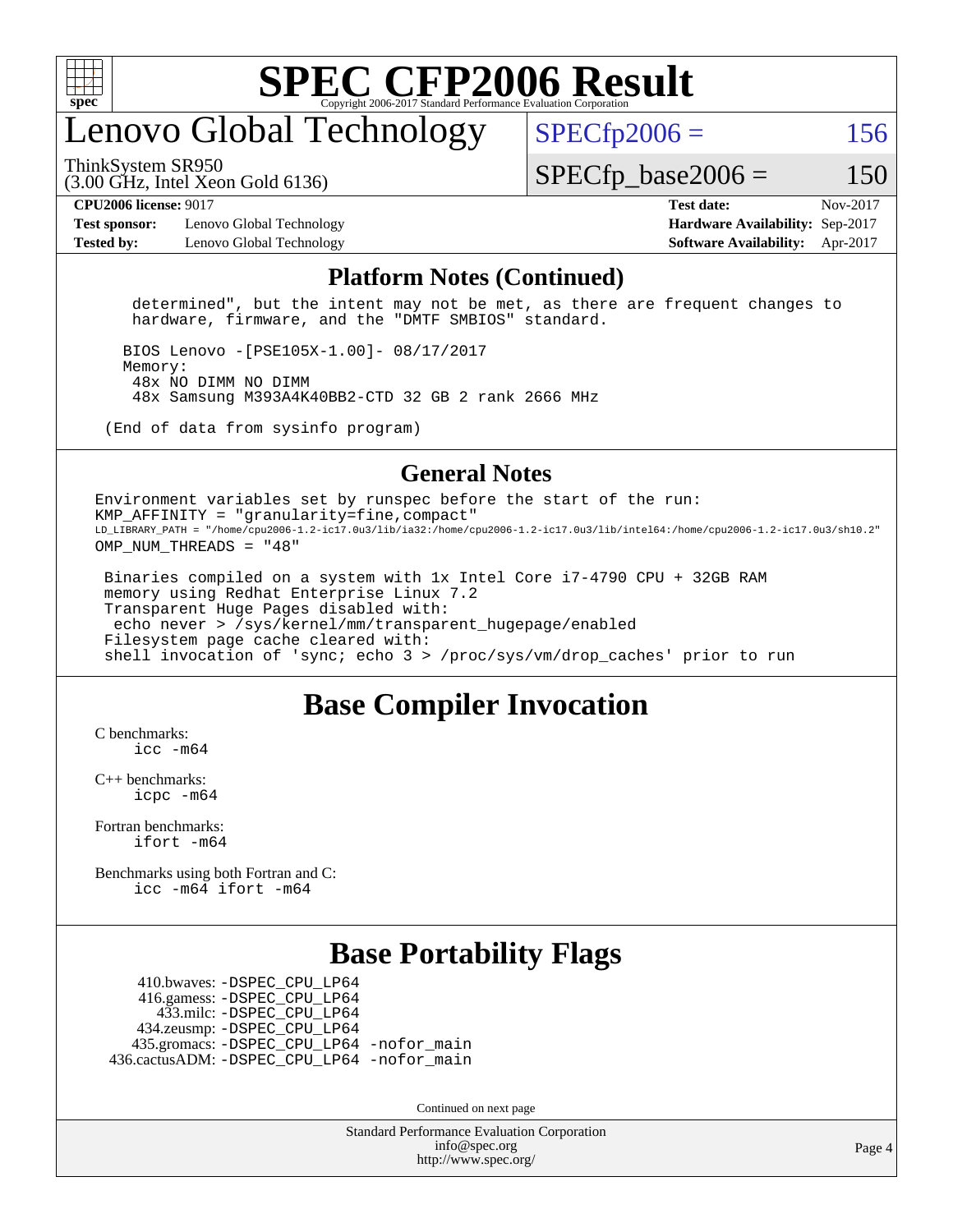

enovo Global Technology

 $SPECfp2006 = 156$  $SPECfp2006 = 156$ 

(3.00 GHz, Intel Xeon Gold 6136) ThinkSystem SR950

 $SPECfp\_base2006 = 150$ 

**[Test sponsor:](http://www.spec.org/auto/cpu2006/Docs/result-fields.html#Testsponsor)** Lenovo Global Technology **[Hardware Availability:](http://www.spec.org/auto/cpu2006/Docs/result-fields.html#HardwareAvailability)** Sep-2017

**[CPU2006 license:](http://www.spec.org/auto/cpu2006/Docs/result-fields.html#CPU2006license)** 9017 **[Test date:](http://www.spec.org/auto/cpu2006/Docs/result-fields.html#Testdate)** Nov-2017 **[Tested by:](http://www.spec.org/auto/cpu2006/Docs/result-fields.html#Testedby)** Lenovo Global Technology **[Software Availability:](http://www.spec.org/auto/cpu2006/Docs/result-fields.html#SoftwareAvailability)** Apr-2017

#### **[Base Portability Flags \(Continued\)](http://www.spec.org/auto/cpu2006/Docs/result-fields.html#BasePortabilityFlags)**

 437.leslie3d: [-DSPEC\\_CPU\\_LP64](http://www.spec.org/cpu2006/results/res2017q4/cpu2006-20171211-51045.flags.html#suite_basePORTABILITY437_leslie3d_DSPEC_CPU_LP64) 444.namd: [-DSPEC\\_CPU\\_LP64](http://www.spec.org/cpu2006/results/res2017q4/cpu2006-20171211-51045.flags.html#suite_basePORTABILITY444_namd_DSPEC_CPU_LP64) 447.dealII: [-DSPEC\\_CPU\\_LP64](http://www.spec.org/cpu2006/results/res2017q4/cpu2006-20171211-51045.flags.html#suite_basePORTABILITY447_dealII_DSPEC_CPU_LP64) 450.soplex: [-DSPEC\\_CPU\\_LP64](http://www.spec.org/cpu2006/results/res2017q4/cpu2006-20171211-51045.flags.html#suite_basePORTABILITY450_soplex_DSPEC_CPU_LP64) 453.povray: [-DSPEC\\_CPU\\_LP64](http://www.spec.org/cpu2006/results/res2017q4/cpu2006-20171211-51045.flags.html#suite_basePORTABILITY453_povray_DSPEC_CPU_LP64) 454.calculix: [-DSPEC\\_CPU\\_LP64](http://www.spec.org/cpu2006/results/res2017q4/cpu2006-20171211-51045.flags.html#suite_basePORTABILITY454_calculix_DSPEC_CPU_LP64) [-nofor\\_main](http://www.spec.org/cpu2006/results/res2017q4/cpu2006-20171211-51045.flags.html#user_baseLDPORTABILITY454_calculix_f-nofor_main) 459.GemsFDTD: [-DSPEC\\_CPU\\_LP64](http://www.spec.org/cpu2006/results/res2017q4/cpu2006-20171211-51045.flags.html#suite_basePORTABILITY459_GemsFDTD_DSPEC_CPU_LP64) 465.tonto: [-DSPEC\\_CPU\\_LP64](http://www.spec.org/cpu2006/results/res2017q4/cpu2006-20171211-51045.flags.html#suite_basePORTABILITY465_tonto_DSPEC_CPU_LP64) 470.lbm: [-DSPEC\\_CPU\\_LP64](http://www.spec.org/cpu2006/results/res2017q4/cpu2006-20171211-51045.flags.html#suite_basePORTABILITY470_lbm_DSPEC_CPU_LP64) 482.sphinx3: [-DSPEC\\_CPU\\_LP64](http://www.spec.org/cpu2006/results/res2017q4/cpu2006-20171211-51045.flags.html#suite_basePORTABILITY482_sphinx3_DSPEC_CPU_LP64)

481.wrf: [-DSPEC\\_CPU\\_LP64](http://www.spec.org/cpu2006/results/res2017q4/cpu2006-20171211-51045.flags.html#suite_basePORTABILITY481_wrf_DSPEC_CPU_LP64) [-DSPEC\\_CPU\\_CASE\\_FLAG](http://www.spec.org/cpu2006/results/res2017q4/cpu2006-20171211-51045.flags.html#b481.wrf_baseCPORTABILITY_DSPEC_CPU_CASE_FLAG) [-DSPEC\\_CPU\\_LINUX](http://www.spec.org/cpu2006/results/res2017q4/cpu2006-20171211-51045.flags.html#b481.wrf_baseCPORTABILITY_DSPEC_CPU_LINUX)

#### **[Base Optimization Flags](http://www.spec.org/auto/cpu2006/Docs/result-fields.html#BaseOptimizationFlags)**

[C benchmarks](http://www.spec.org/auto/cpu2006/Docs/result-fields.html#Cbenchmarks):

[-xCORE-AVX2](http://www.spec.org/cpu2006/results/res2017q4/cpu2006-20171211-51045.flags.html#user_CCbase_f-xCORE-AVX2) [-ipo](http://www.spec.org/cpu2006/results/res2017q4/cpu2006-20171211-51045.flags.html#user_CCbase_f-ipo) [-O3](http://www.spec.org/cpu2006/results/res2017q4/cpu2006-20171211-51045.flags.html#user_CCbase_f-O3) [-no-prec-div](http://www.spec.org/cpu2006/results/res2017q4/cpu2006-20171211-51045.flags.html#user_CCbase_f-no-prec-div) [-parallel](http://www.spec.org/cpu2006/results/res2017q4/cpu2006-20171211-51045.flags.html#user_CCbase_f-parallel) [-qopt-prefetch](http://www.spec.org/cpu2006/results/res2017q4/cpu2006-20171211-51045.flags.html#user_CCbase_f-qopt-prefetch)

[C++ benchmarks:](http://www.spec.org/auto/cpu2006/Docs/result-fields.html#CXXbenchmarks)

[-xCORE-AVX2](http://www.spec.org/cpu2006/results/res2017q4/cpu2006-20171211-51045.flags.html#user_CXXbase_f-xCORE-AVX2) [-ipo](http://www.spec.org/cpu2006/results/res2017q4/cpu2006-20171211-51045.flags.html#user_CXXbase_f-ipo) [-O3](http://www.spec.org/cpu2006/results/res2017q4/cpu2006-20171211-51045.flags.html#user_CXXbase_f-O3) [-no-prec-div](http://www.spec.org/cpu2006/results/res2017q4/cpu2006-20171211-51045.flags.html#user_CXXbase_f-no-prec-div) [-qopt-prefetch](http://www.spec.org/cpu2006/results/res2017q4/cpu2006-20171211-51045.flags.html#user_CXXbase_f-qopt-prefetch)

[Fortran benchmarks](http://www.spec.org/auto/cpu2006/Docs/result-fields.html#Fortranbenchmarks): [-xCORE-AVX2](http://www.spec.org/cpu2006/results/res2017q4/cpu2006-20171211-51045.flags.html#user_FCbase_f-xCORE-AVX2) [-ipo](http://www.spec.org/cpu2006/results/res2017q4/cpu2006-20171211-51045.flags.html#user_FCbase_f-ipo) [-O3](http://www.spec.org/cpu2006/results/res2017q4/cpu2006-20171211-51045.flags.html#user_FCbase_f-O3) [-no-prec-div](http://www.spec.org/cpu2006/results/res2017q4/cpu2006-20171211-51045.flags.html#user_FCbase_f-no-prec-div) [-parallel](http://www.spec.org/cpu2006/results/res2017q4/cpu2006-20171211-51045.flags.html#user_FCbase_f-parallel) [-qopt-prefetch](http://www.spec.org/cpu2006/results/res2017q4/cpu2006-20171211-51045.flags.html#user_FCbase_f-qopt-prefetch)

[Benchmarks using both Fortran and C](http://www.spec.org/auto/cpu2006/Docs/result-fields.html#BenchmarksusingbothFortranandC): [-xCORE-AVX2](http://www.spec.org/cpu2006/results/res2017q4/cpu2006-20171211-51045.flags.html#user_CC_FCbase_f-xCORE-AVX2) [-ipo](http://www.spec.org/cpu2006/results/res2017q4/cpu2006-20171211-51045.flags.html#user_CC_FCbase_f-ipo) [-O3](http://www.spec.org/cpu2006/results/res2017q4/cpu2006-20171211-51045.flags.html#user_CC_FCbase_f-O3) [-no-prec-div](http://www.spec.org/cpu2006/results/res2017q4/cpu2006-20171211-51045.flags.html#user_CC_FCbase_f-no-prec-div) [-parallel](http://www.spec.org/cpu2006/results/res2017q4/cpu2006-20171211-51045.flags.html#user_CC_FCbase_f-parallel) [-qopt-prefetch](http://www.spec.org/cpu2006/results/res2017q4/cpu2006-20171211-51045.flags.html#user_CC_FCbase_f-qopt-prefetch)

#### **[Peak Compiler Invocation](http://www.spec.org/auto/cpu2006/Docs/result-fields.html#PeakCompilerInvocation)**

[C benchmarks](http://www.spec.org/auto/cpu2006/Docs/result-fields.html#Cbenchmarks): [icc -m64](http://www.spec.org/cpu2006/results/res2017q4/cpu2006-20171211-51045.flags.html#user_CCpeak_intel_icc_64bit_bda6cc9af1fdbb0edc3795bac97ada53)

[C++ benchmarks:](http://www.spec.org/auto/cpu2006/Docs/result-fields.html#CXXbenchmarks) [icpc -m64](http://www.spec.org/cpu2006/results/res2017q4/cpu2006-20171211-51045.flags.html#user_CXXpeak_intel_icpc_64bit_fc66a5337ce925472a5c54ad6a0de310)

[Fortran benchmarks](http://www.spec.org/auto/cpu2006/Docs/result-fields.html#Fortranbenchmarks): [ifort -m64](http://www.spec.org/cpu2006/results/res2017q4/cpu2006-20171211-51045.flags.html#user_FCpeak_intel_ifort_64bit_ee9d0fb25645d0210d97eb0527dcc06e)

[Benchmarks using both Fortran and C](http://www.spec.org/auto/cpu2006/Docs/result-fields.html#BenchmarksusingbothFortranandC): [icc -m64](http://www.spec.org/cpu2006/results/res2017q4/cpu2006-20171211-51045.flags.html#user_CC_FCpeak_intel_icc_64bit_bda6cc9af1fdbb0edc3795bac97ada53) [ifort -m64](http://www.spec.org/cpu2006/results/res2017q4/cpu2006-20171211-51045.flags.html#user_CC_FCpeak_intel_ifort_64bit_ee9d0fb25645d0210d97eb0527dcc06e)

#### **[Peak Portability Flags](http://www.spec.org/auto/cpu2006/Docs/result-fields.html#PeakPortabilityFlags)**

Same as Base Portability Flags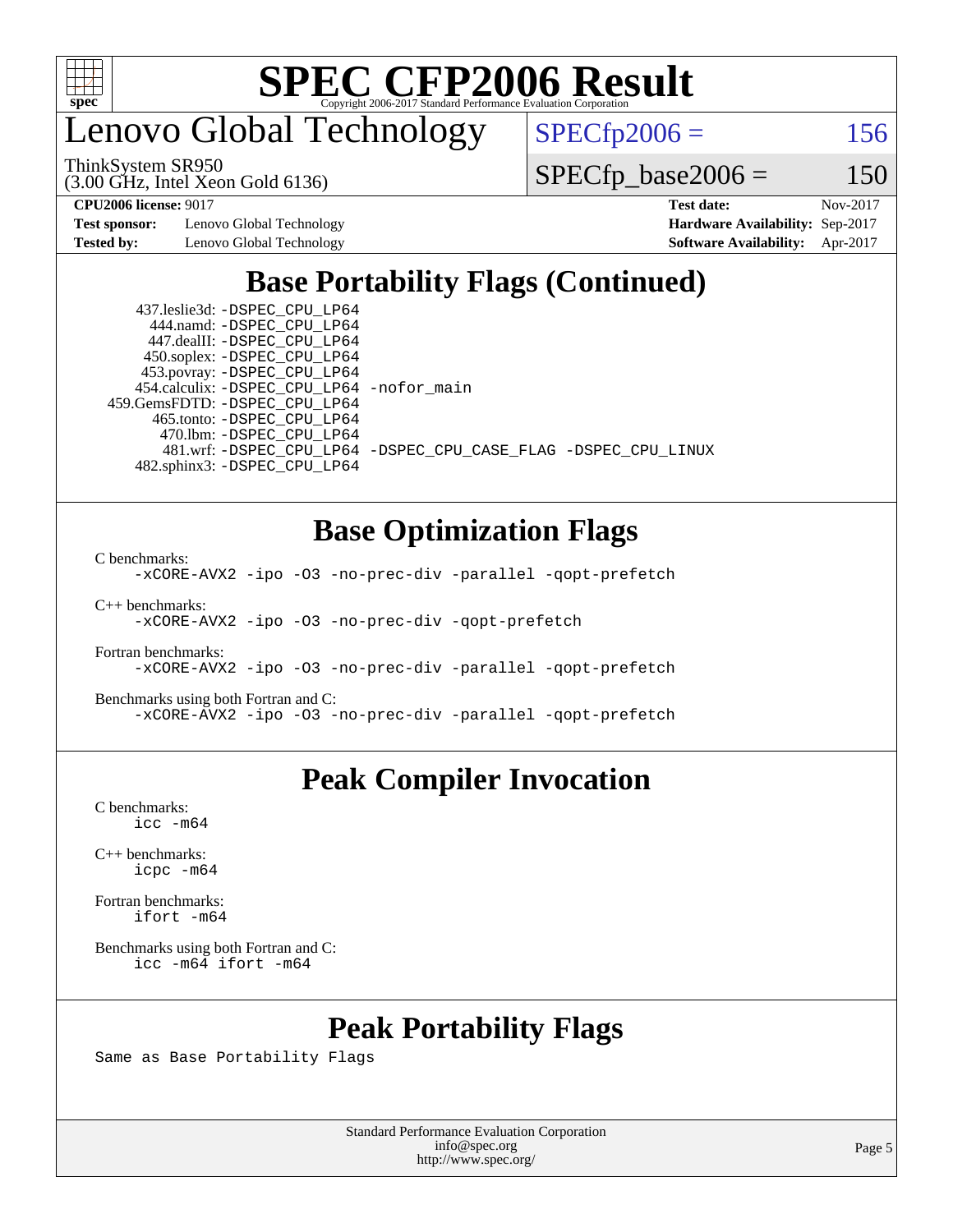

### enovo Global Technology

ThinkSystem SR950

(3.00 GHz, Intel Xeon Gold 6136)

**[Test sponsor:](http://www.spec.org/auto/cpu2006/Docs/result-fields.html#Testsponsor)** Lenovo Global Technology **[Hardware Availability:](http://www.spec.org/auto/cpu2006/Docs/result-fields.html#HardwareAvailability)** Sep-2017 **[Tested by:](http://www.spec.org/auto/cpu2006/Docs/result-fields.html#Testedby)** Lenovo Global Technology **[Software Availability:](http://www.spec.org/auto/cpu2006/Docs/result-fields.html#SoftwareAvailability)** Apr-2017

 $SPECTp2006 = 156$ 

 $SPECTp\_base2006 = 150$ 

**[CPU2006 license:](http://www.spec.org/auto/cpu2006/Docs/result-fields.html#CPU2006license)** 9017 **[Test date:](http://www.spec.org/auto/cpu2006/Docs/result-fields.html#Testdate)** Nov-2017

#### **[Peak Optimization Flags](http://www.spec.org/auto/cpu2006/Docs/result-fields.html#PeakOptimizationFlags)**

[C benchmarks](http://www.spec.org/auto/cpu2006/Docs/result-fields.html#Cbenchmarks):

433.milc: basepeak = yes

 $470.$ lbm: basepeak = yes

 $482$ .sphinx3: basepeak = yes

[C++ benchmarks:](http://www.spec.org/auto/cpu2006/Docs/result-fields.html#CXXbenchmarks)

 444.namd: [-prof-gen](http://www.spec.org/cpu2006/results/res2017q4/cpu2006-20171211-51045.flags.html#user_peakPASS1_CXXFLAGSPASS1_LDFLAGS444_namd_prof_gen_e43856698f6ca7b7e442dfd80e94a8fc)(pass 1) [-prof-use](http://www.spec.org/cpu2006/results/res2017q4/cpu2006-20171211-51045.flags.html#user_peakPASS2_CXXFLAGSPASS2_LDFLAGS444_namd_prof_use_bccf7792157ff70d64e32fe3e1250b55)(pass 2) [-xCORE-AVX2](http://www.spec.org/cpu2006/results/res2017q4/cpu2006-20171211-51045.flags.html#user_peakPASS2_CXXFLAGSPASS2_LDFLAGS444_namd_f-xCORE-AVX2)(pass 2)  $-par-num-threads=1(pass 1) -ipo(pass 2) -O3(pass 2)$  $-par-num-threads=1(pass 1) -ipo(pass 2) -O3(pass 2)$  $-par-num-threads=1(pass 1) -ipo(pass 2) -O3(pass 2)$  $-par-num-threads=1(pass 1) -ipo(pass 2) -O3(pass 2)$  $-par-num-threads=1(pass 1) -ipo(pass 2) -O3(pass 2)$  $-par-num-threads=1(pass 1) -ipo(pass 2) -O3(pass 2)$ [-no-prec-div](http://www.spec.org/cpu2006/results/res2017q4/cpu2006-20171211-51045.flags.html#user_peakPASS2_CXXFLAGSPASS2_LDFLAGS444_namd_f-no-prec-div)(pass 2) [-fno-alias](http://www.spec.org/cpu2006/results/res2017q4/cpu2006-20171211-51045.flags.html#user_peakCXXOPTIMIZEOPTIMIZE444_namd_f-no-alias_694e77f6c5a51e658e82ccff53a9e63a) [-auto-ilp32](http://www.spec.org/cpu2006/results/res2017q4/cpu2006-20171211-51045.flags.html#user_peakCXXOPTIMIZE444_namd_f-auto-ilp32)

447.dealII: basepeak = yes

 $450$ .soplex: basepeak = yes

```
 453.povray: -prof-gen(pass 1) -prof-use(pass 2) -xCORE-AVX2(pass 2)
  -par-num-threads=1-ipo-O3(pass 2)-no-prec-div(pass 2) -unroll4 -ansi-alias
```
[Fortran benchmarks](http://www.spec.org/auto/cpu2006/Docs/result-fields.html#Fortranbenchmarks):

```
410.bwaves: basepeak = yes
```

```
 416.gamess: -prof-gen(pass 1) -prof-use(pass 2) -xCORE-AVX2(pass 2)
  -par-num-threads=1-ipo-O3(pass 2)-no-prec-div(pass 2) -unroll2 -inline-level=0 -scalar-rep-
```
 $434$ .zeusmp: basepeak = yes

437.leslie3d: basepeak = yes

```
 459.GemsFDTD: -prof-gen(pass 1) -prof-use(pass 2) -xCORE-AVX2(pass 2)
     -par-num-threads=1-ipo-O3(pass 2)-no-prec-div(pass 2) -unroll2 -inline-level=0
     -qopt-prefetch -parallel
```

```
 465.tonto: -prof-gen(pass 1) -prof-use(pass 2) -xCORE-AVX2(pass 2)
-par-num-threads=1-ipo-O3(pass 2)-no-prec-div-inline-calloc-qopt-malloc-options=3
-auto -unroll4
```
[Benchmarks using both Fortran and C](http://www.spec.org/auto/cpu2006/Docs/result-fields.html#BenchmarksusingbothFortranandC):

435.gromacs: basepeak = yes

 $436.cactusADM: basepeak = yes$ 

Continued on next page

| <b>Standard Performance Evaluation Corporation</b> |
|----------------------------------------------------|
| info@spec.org                                      |
| http://www.spec.org/                               |